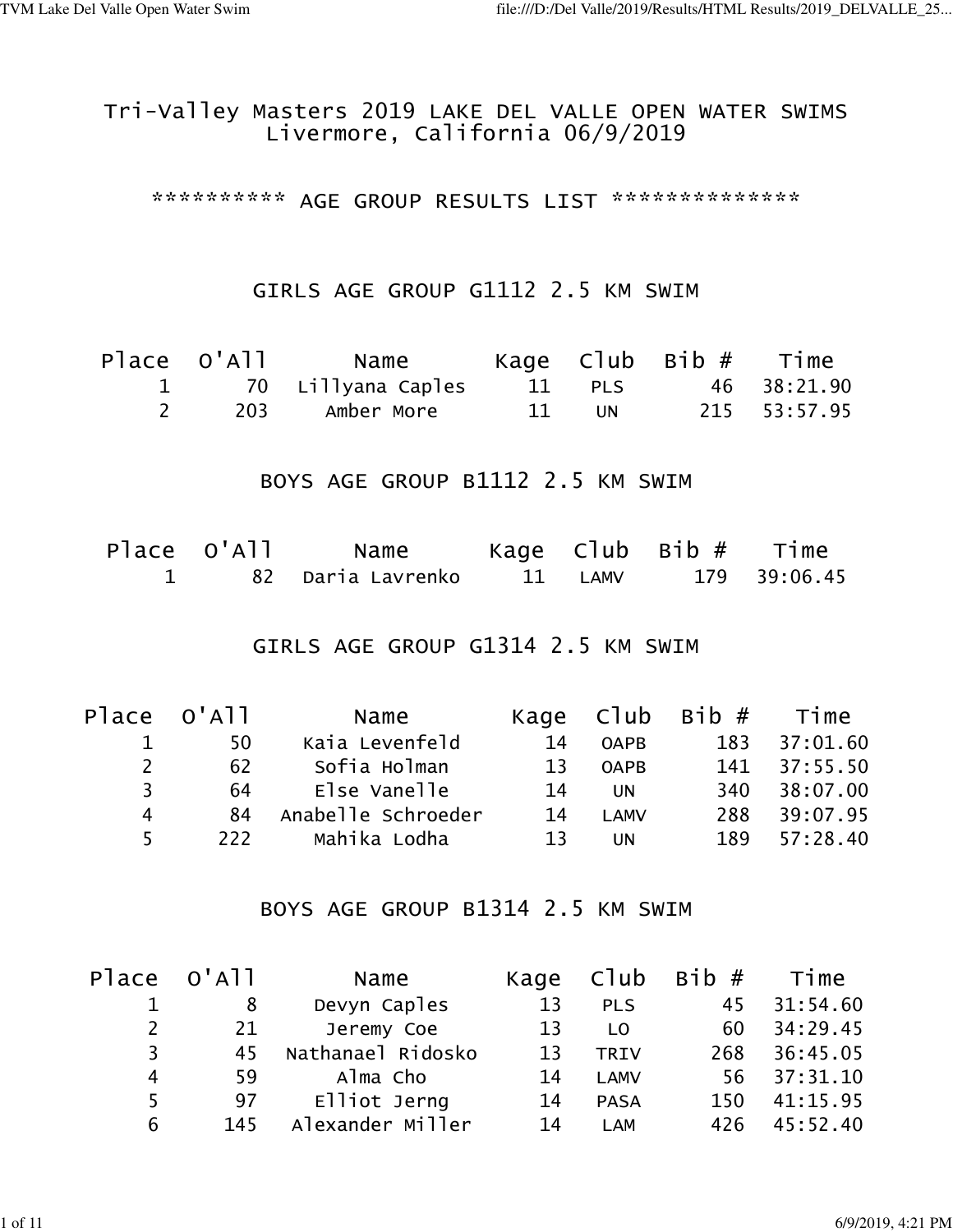#### GIRLS AGE GROUP G1516 2.5 KM SWIM

|                | Place O'All | Name              |    |             | Kage $C1ub$ Bib $#$ Time |             |
|----------------|-------------|-------------------|----|-------------|--------------------------|-------------|
|                |             | 73 Eloise Burtis  | 16 | TOC         | 40                       | 38:27.55    |
| $2^{\circ}$    | 76          | Lea Bonke         |    | 16 SUNN     | 33 L                     | 38:39.70    |
| 3 <sup>7</sup> |             | 77 Lily Aronovitz | 15 | <b>LAMV</b> |                          | 10 38:45.35 |
| 4              | 205         | Angel More        | 16 | <b>UN</b>   | 216                      | 54:06.00    |
| $5 -$          | 226         | Manasvi Lodha     | 15 | <b>UN</b>   | 190                      | 58:43.25    |

#### BOYS AGE GROUP B1516 2.5 KM SWIM

| Place O'All    |    | Name          | Kage Club |             | Bib # Time |              |
|----------------|----|---------------|-----------|-------------|------------|--------------|
| $\mathbf{1}$   | 10 | Ryan Ridosko  | 15        | <b>TRIV</b> | 269        | 32:36.90     |
| $\overline{2}$ | 11 | William Picht | 15        | <b>OSC</b>  | 246        | 32:40.45     |
| 3              | 17 | Luke Scanlon  | 16        | <b>TRIV</b> | 282        | 34:00.20     |
| 4              | 47 | Ian Kwuan     | 15        | <b>OSC</b>  |            | 172 36:56.85 |
| 5              | 56 | Donovan Truel | 15        | <b>OSC</b>  |            | 334 37:16.90 |
| 6              | 63 | Hayden Giles  | 15        | <b>PASA</b> |            | 107 37:58.45 |

## GIRLS AGE GROUP G1718 2.5 KM SWIM

| Place O'All | Name                |        | Kaqe C $\textsf{lub}$ Bib $\#$ Time |              |
|-------------|---------------------|--------|-------------------------------------|--------------|
|             | 1 48 Vivian Redmond | 17 TOC |                                     | 262 37:00.95 |

# BOYS AGE GROUP B1718 2.5 KM SWIM

| Place O'All | <b>Solution Name</b>    |  | Kage C $\textsf{lub}$ Bib $\#$ Time |             |
|-------------|-------------------------|--|-------------------------------------|-------------|
|             | 6 Luca-Garlati - 17 OSC |  |                                     | 99 31:48.65 |

#### FEMALE AGE GROUP F1824 2.5 KM SWIM

|   | Place O'All   Name |         | Age $C1ub$ Bib $#$ Time |              |
|---|--------------------|---------|-------------------------|--------------|
|   | 16 Landry Walker   | 20 OEVT |                         | 345 33:55.50 |
|   | 28 Peyton Wayment  | 20 UC38 |                         | 464 35:14.60 |
| २ | 75 Madison Chase   | 21 EBAT |                         | 465 38:33.85 |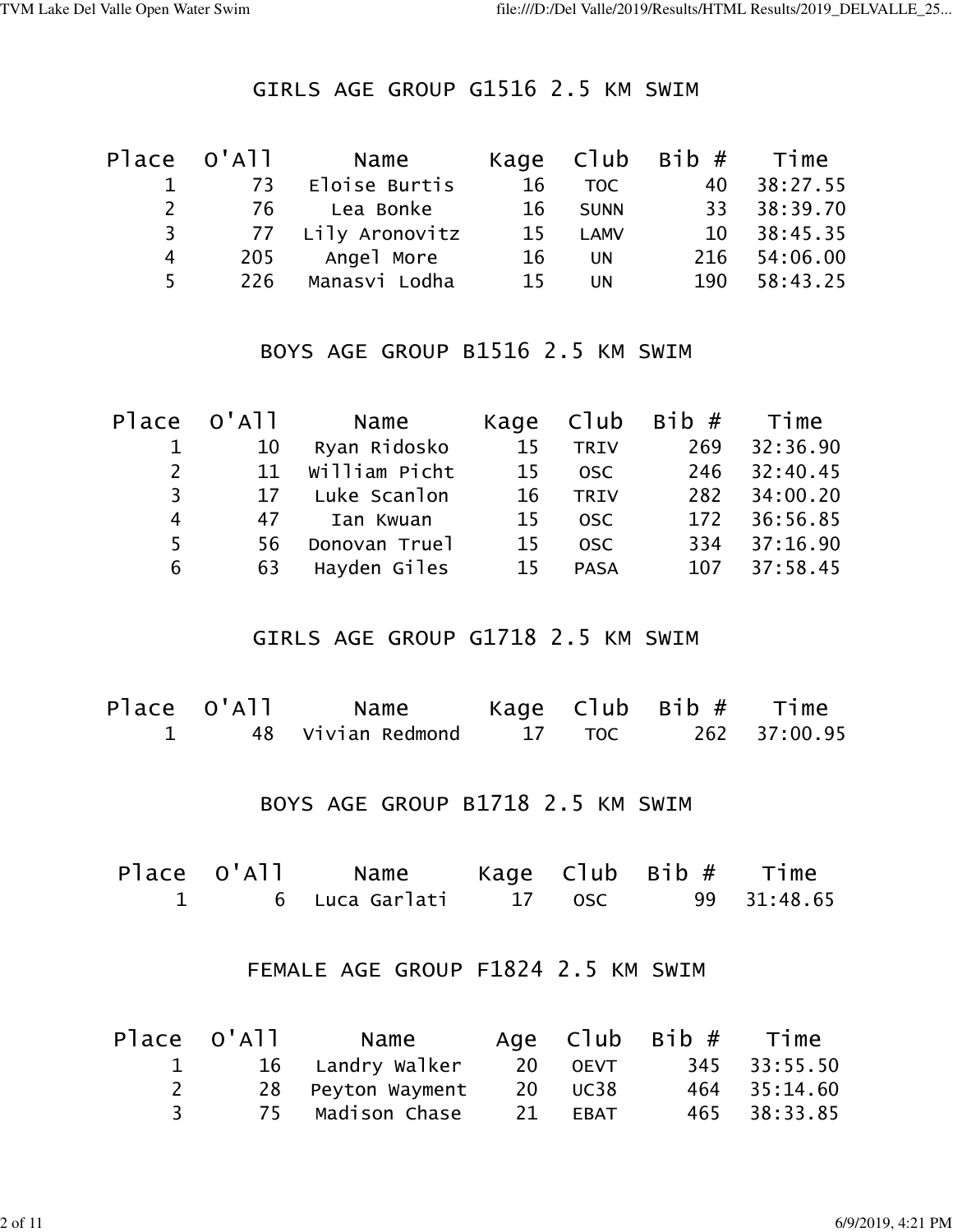### MALE AGE GROUP M1824 2.5 KM SWIM

| Place O'All | Name             |                      | Age $C1ub$ Bib $#$ Time |              |
|-------------|------------------|----------------------|-------------------------|--------------|
|             | 3 Joby Bernstein | $\sim$ 24 TOC $\sim$ |                         | 28 30:58.00  |
|             | 74 Austyn Hunt   | 20 EBAT              |                         | 431 38:28.90 |

#### FEMALE AGE GROUP F2529 2.5 KM SWIM

| Place          | $O'$ A $11$ | Name              | Age | C1ub        | Bib# | Time     |
|----------------|-------------|-------------------|-----|-------------|------|----------|
|                | 9           | Allison Arnold    | 27  | <b>TOC</b>  | 9    | 32:13.80 |
| $\overline{2}$ | 12          | Catherine Breed   | 26  | <b>TOC</b>  | 35   | 33:11.80 |
| 3              | 35          | Christine Olson   | 29  | <b>TOC</b>  | 232  | 36:12.35 |
| 4              | 78          | Charlotte Kamai   | 25  | <b>UC38</b> | 154  | 38:49.90 |
| 5              | 98          | Laura Rambo       | 28  | <b>MEMO</b> | 260  | 41:23.90 |
| 6              | 127         | Madeline Schriger | 25  | <b>OEVT</b> | 287  | 44:05.45 |
| $\overline{7}$ | 174         | Amritha Surya     | 25  | <b>UC38</b> | 321  | 48:52.25 |
| 8              | 232         | Poorna Kumar      | 27  | <b>OEVT</b> | 171  | 59:43.40 |
|                |             |                   |     |             |      |          |

### MALE AGE GROUP M2529 2.5 KM SWIM

| Place O'All           |                 | Name                |    | Age Club         | Bib # Time |          |
|-----------------------|-----------------|---------------------|----|------------------|------------|----------|
|                       |                 | Mazen Aziz          | 29 | <b>TOC</b>       | 11         | 31:53.80 |
| $\mathbf{2}^{\prime}$ | 15              | Christophe Ferguson | 29 | <b>OEVT</b>      | 92         | 33:45.25 |
| 3                     | 31              | Josh Harmon         | 26 | <b>UC38</b>      | 127        | 36:05.25 |
| 4                     | 32 <sup>2</sup> | Burke Sims          | 28 | <b>TOC</b>       | 300        | 36:06.25 |
| 5                     | 33              | Harrison Tingler    | 27 | T <sub>O</sub> C | 329        | 36:10.50 |
| 6                     | 57              | Vincent Pai         | 29 | <b>OEVT</b>      | 238        | 37:23.25 |

# FEMALE AGE GROUP F3034 2.5 KM SWIM

|                    | Place O'All | Name                 |     |            | Age $C1ub$ Bib $#$ | Time       |
|--------------------|-------------|----------------------|-----|------------|--------------------|------------|
|                    |             | 22 Lindsay Gaudinier | -30 | <b>WCM</b> | 100                | 34:37.00   |
| $\mathcal{P}$      |             | 55 Shannon Hackett   |     | 33 TOC     | 120                | 37:11.85   |
| २                  |             | 146 Kerry Gluchowski |     | 31 UC38    | 458                | 45:53.40   |
| $\mathbf{\Lambda}$ |             | 247 Maria Loureiro   |     | 31 OEVT    | 194                | 1:04:08.35 |

# MALE AGE GROUP M3034 2.5 KM SWIM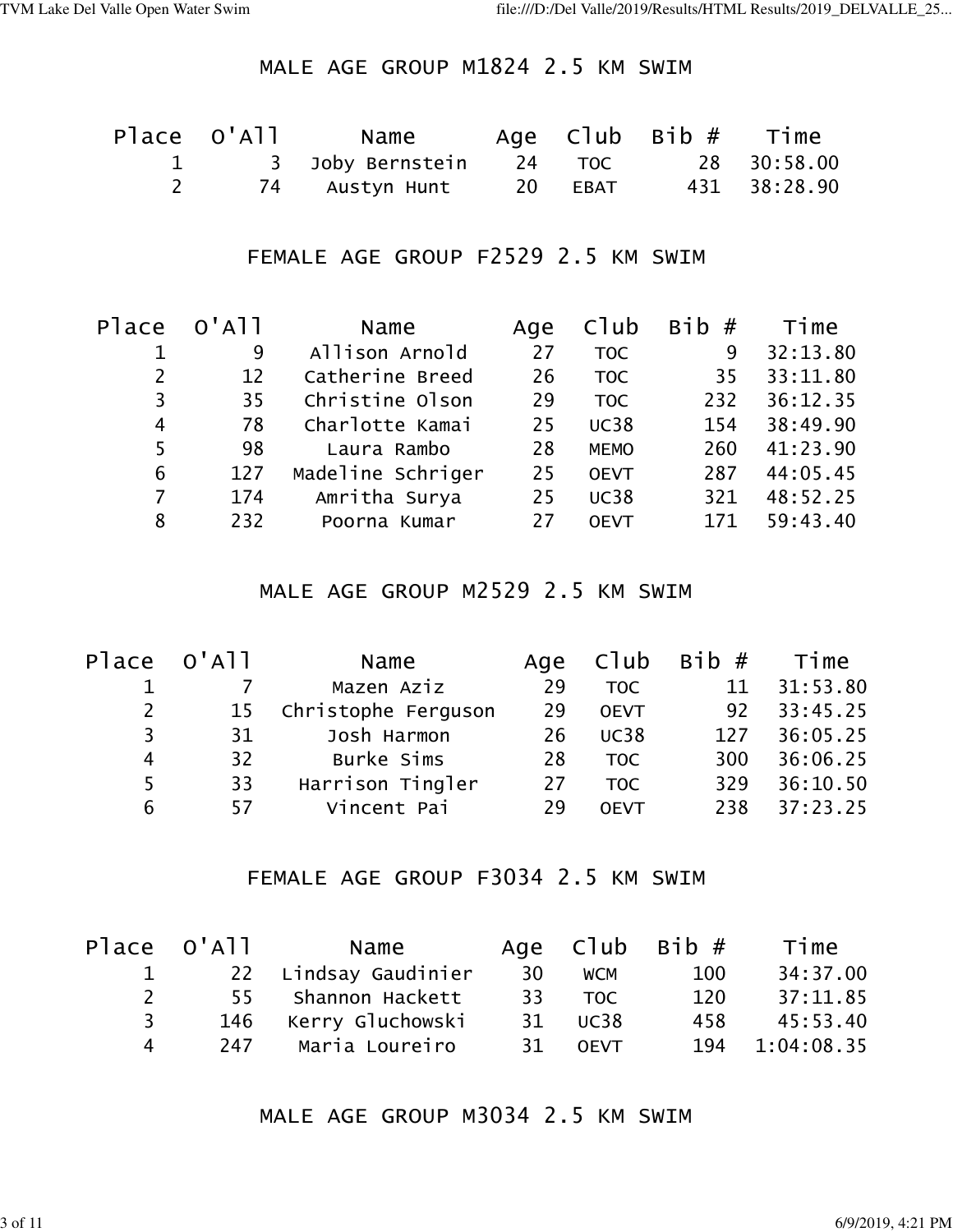| Place          | $O'$ A $11$ | Name                    | Age | C1ub        | Bib<br># | Time     |
|----------------|-------------|-------------------------|-----|-------------|----------|----------|
| 1              | 1           | Chad La Tourette        | 31  | <b>TOC</b>  | 173      | 30:08.80 |
| $\overline{2}$ | 5           | Cullen Hennessy         | 30  | <b>TOC</b>  | 133      | 31:47.70 |
| 3              | 14          | Jack Calhoun            | 30  | <b>CRUZ</b> | 409      | 33:25.80 |
| 4              | 18          | Matthew Talmadge        | 30  | <b>TOC</b>  | 324      | 34:17.60 |
| 5              | 19          | Spencer Hammaker        | 32  |             | 459      | 34:23.15 |
| 6              | 38          | Alberto Hermoso<br>Diaz | 30  | <b>TOC</b>  | 134      | 36:22.30 |
| $\overline{7}$ | 60          | David Law               | 34  | <b>MAM</b>  | 180      | 37:35.50 |
| 8              | 61          | Ed Pereira              | 34  | <b>MVM</b>  | 239      | 37:53.25 |
| 9              | 71          | Claudio Canizares       | 34  | QSSSJ       | 44       | 38:23.75 |
| 10             | 131         | Reid Revelli            | 34  | <b>UC38</b> | 266      | 44:24.50 |
| 11             | 144         | Zachary Green           | 30  | <b>MVM</b>  | 114      | 45:48.50 |
| 12             | 213         | Yutong Liu              | 31  | <b>OEVT</b> | 188      | 55:34.30 |
|                |             |                         |     |             |          |          |

# FEMALE AGE GROUP F3539 2.5 KM SWIM

| Place          | $O'$ A $1$ | Name              | Age | C1ub        | Bib# | Time       |
|----------------|------------|-------------------|-----|-------------|------|------------|
| 1              | 92         | Lindsay Soetaert  | 36  | <b>LGSR</b> | 305  | 40:11.25   |
| 2              | 93         | Helene Nehrebecki | 39  | <b>DAM</b>  | 224  | 40:22.00   |
| 3              | 107        | Helen Lawrence    | 37  | <b>TEME</b> | 181  | 42:23.55   |
| $\overline{4}$ | 116        | Sarah Groskopf    | 39  | <b>TVM</b>  | 116  | 42:52.10   |
| 5              | 132        | Sabine Klensch    | 39  | <b>ALB</b>  | 162  | 44:28.60   |
| 6              | 150        | Marley Reilly     | 37  | <b>MEMO</b> | 263  | 46:16.95   |
| 7              | 151        | Shauna Revelli    | 37  | <b>MAM</b>  | 267  | 46:19.35   |
| 8              | 157        | Molly Laughlin    | 35  | <b>UC38</b> | 178  | 47:08.75   |
| 9              | 165        | Monica Carney     | 37  | <b>CRUZ</b> | 411  | 47:44.60   |
| 10             | 184        | Donita Flecker    | 37  | <b>SMAC</b> | 94   | 50:18.95   |
| 11             | 204        | Anna Loeb         | 38  | <b>PCCM</b> | 191  | 54:03.55   |
| 12             | 206        | Sara Melish       | 37  | <b>MCMC</b> | 209  | 54:17.65   |
| 13             | 230        | Koung Chaiyasane  | 35  | <b>UC38</b> | 52   | 59:00.10   |
| 14             | 254        | Jun Fu            | 37  |             | 467  | 1:12:00.60 |
| 15             | 256        | Natalie Schrik    | 39  | <b>TEME</b> | 460  | 1:13:06.75 |
|                |            |                   |     |             |      |            |

# MALE AGE GROUP M3539 2.5 KM SWIM

|   | Place O'All | Name           |    |             | Age $C1ub$ Bib $#$ | Time     |
|---|-------------|----------------|----|-------------|--------------------|----------|
|   | 25          | Matt Roper     | 38 | <b>DAM</b>  | 272                | 34:54.70 |
|   | 44          | Jesse Bausell  | 36 | <b>CRUZ</b> | 16                 | 36:41.50 |
| 3 | 54          | Craig Gawlick  | 38 | <b>NAMI</b> | 101                | 37:10.90 |
| 4 | 89          | Conor Coughlan | 36 | BC.         | 65                 | 39:37.80 |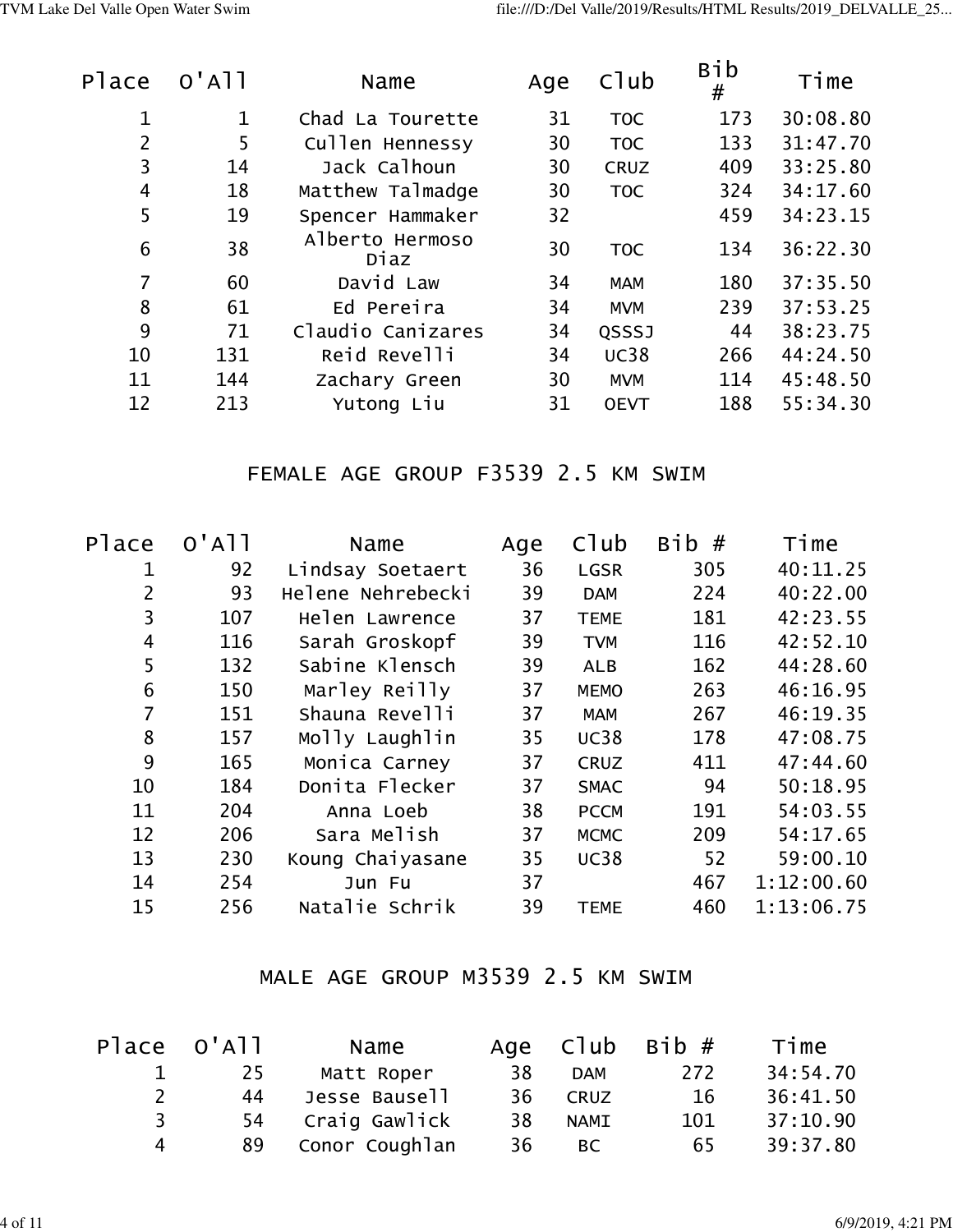| 5 |     | 117 Chris Tofanelli | 38 HTUR | 331 | 42:53.10       |
|---|-----|---------------------|---------|-----|----------------|
| 6 |     | 188 Patrick Nagel   | 36 BAM  | 220 | 50:26.80       |
|   | 248 | Paul Perrone        | 37 HTUB |     | 240 1:06:02.65 |

## FEMALE AGE GROUP F4044 2.5 KM SWIM

| Place          | $O'$ A $11$ | Name            | Age | Club        | Bib# | Time     |
|----------------|-------------|-----------------|-----|-------------|------|----------|
|                | 69          | Michelle Rowe   | 42  | <b>TVM</b>  | 274  | 38:17.60 |
| $\overline{2}$ | 110         | Shannon Tracey  | 40  | <b>TEME</b> | 332  | 42:37.10 |
| 3              | 121         | Loa Ortiz       | 43  | <b>TEME</b> | 235  | 43:41.30 |
| 4              | 122         | Marni Crooks    | 40  | <b>WCM</b>  | 69   | 43:47.80 |
| 5              | 125         | Jocelyn Wiener  | 42  | <b>TEME</b> | 466  | 44:00.75 |
| 6              | 143         | Elizabeth Flynn | 40  | <b>MEMO</b> | 96   | 45:42.35 |
| $\overline{7}$ | 154         | Erin Hobbs      | 41  | <b>MAAC</b> | 138  | 46:42.75 |
| 8              | 181         | Kimberly Decker | 44  | <b>SMM</b>  | 79   | 50:07.75 |

## MALE AGE GROUP M4044 2.5 KM SWIM

| $O'$ A $11$    | Name           | Age | Club        | <b>Bib</b><br># | Time       |
|----------------|----------------|-----|-------------|-----------------|------------|
| $\overline{2}$ | Trevor Gillis  | 44  | <b>LAMV</b> | 110             | 30:13.75   |
| 36             | Nick Hanley    | 40  | <b>VACA</b> | 124             | 36:15.75   |
| 46             | Jeremy Kish    | 44  | <b>UC38</b> | 160             | 36:53.40   |
| 66             | Kevin Donlon   | 41  | <b>OEVT</b> | 84              | 38:07.30   |
| 136            | Erik Johnson   | 41  | <b>TEME</b> | 151             | 45:02.95   |
| 148            | Ricardo Urbina | 40  | <b>TOC</b>  | 445             | 46:01.55   |
| 178            | Oleg Mustiazza | 41  | <b>SMM</b>  | 219             | 49:18.50   |
| 183            | Jason Sears    | 41  | <b>OEVT</b> | 291             | 50:15.30   |
| 251            | Joseph Mullin  | 42  | <b>MEMO</b> | 218             | 1:08:50.15 |
|                |                |     |             |                 |            |

## FEMALE AGE GROUP F4549 2.5 KM SWIM

| Place          | $O'$ A $11$ | Name               | Age | Club        | Bib# | Time     |
|----------------|-------------|--------------------|-----|-------------|------|----------|
|                | 83          | Beccah Rothschild  | 46  | <b>MAM</b>  | 273  | 39:07.40 |
| 2              | 133         | Colleen Darling    | 45  | <b>WCM</b>  | 78   | 44:33.25 |
| $\overline{3}$ | 163         | Patti Philpott     | 49  | <b>TCAM</b> | 244  | 47:19.95 |
| $\overline{4}$ | 167         | Amanda Staab       | 47  | <b>TEME</b> | 311  | 47:48.95 |
| 5              | 171         | Jennifer Wendell   | 47  | <b>SRVM</b> | 351  | 48:22.50 |
| 6              | 172         | Ann Michel Ongerth | 45  | <b>WCM</b>  | 233  | 48:31.45 |
| $\overline{7}$ | 190         | Sunne Clarke       | 45  | <b>TEME</b> | 462  | 50:32.25 |
| 8              | 235         | Hadar Aviram       | 45  |             | 463  | 59:50.30 |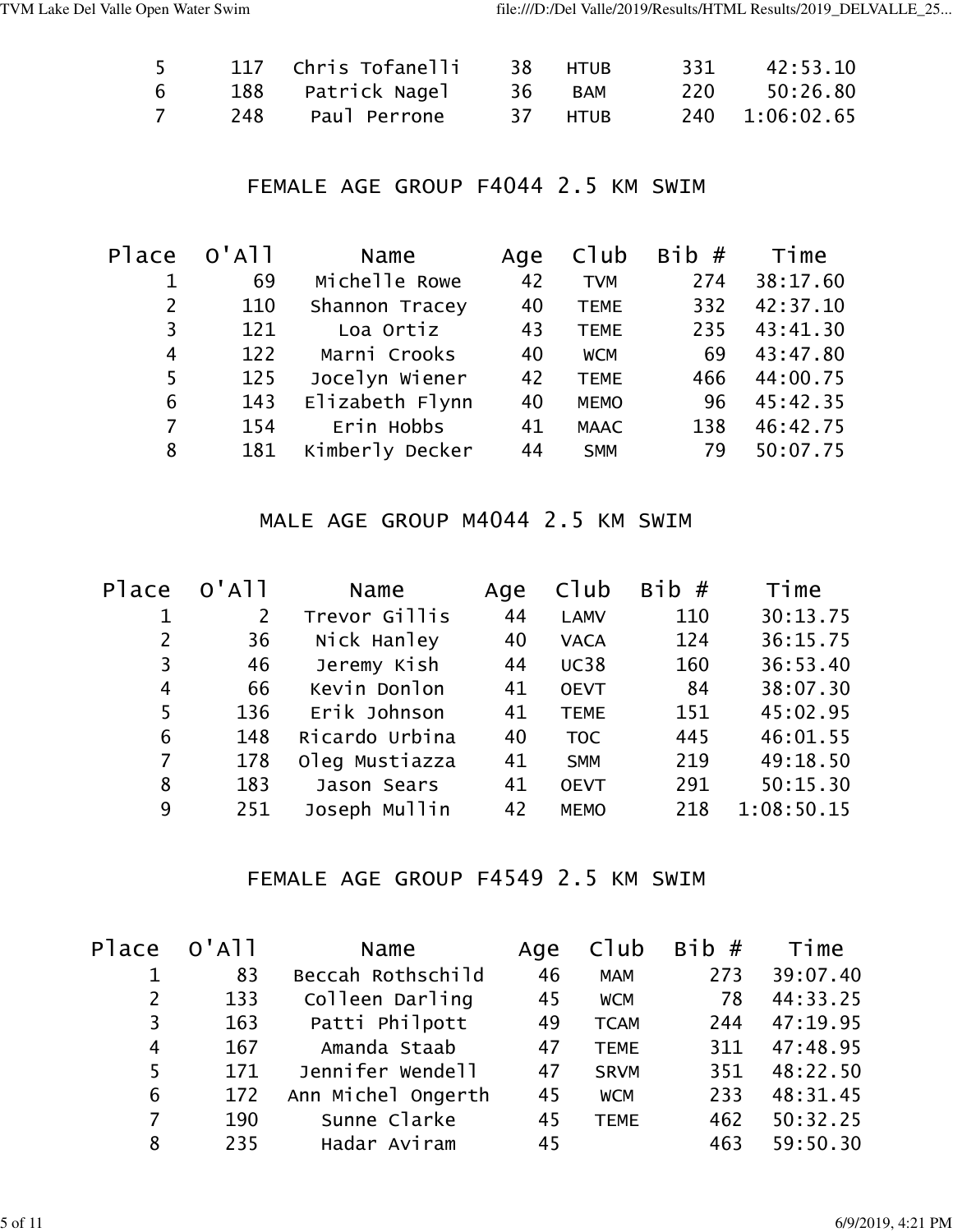# MALE AGE GROUP M4549 2.5 KM SWIM

| Place          | $O'$ A $11$ | Name                   | Age | C1ub        | Bib<br># | Time       |
|----------------|-------------|------------------------|-----|-------------|----------|------------|
| $\mathbf 1$    | 13          | Kostas<br>Sarrigeorgid | 45  | <b>SUNY</b> | 280      | 33:19.35   |
| $\overline{2}$ | 72          | Bud Porter             | 49  | <b>OEVT</b> | 251      | 38:25.15   |
| 3              | 88          | Adam Santner           | 49  | <b>TEME</b> | 279      | 39:32.85   |
| 4              | 94          | Terrance Crowley       | 48  | <b>WINE</b> | 71       | 40:23.95   |
| 5              | 104         | Mike Thompson          | 46  | <b>LVTC</b> | 326      | 41:57.20   |
| 6              | 105         | Justin Tucker          | 48  | <b>LGSR</b> | 336      | 42:03.45   |
| 7              | 120         | Philip Vitale          | 46  | <b>TSUN</b> | 450      | 43:26.80   |
| 8              | 155         | Qiang Qian             | 46  | <b>OEVT</b> | 256      | 47:00.50   |
| 9              | 177         | Brent Levenfeld        | 47  | <b>OEVT</b> | 182      | 49:14.25   |
| 10             | 208         | Juan Beltran           | 45  | <b>SRVM</b> | 22       | 54:58.90   |
| 11             | 255         | Henry Scole            | 48  |             | 461      | 1:12:01.60 |
|                |             |                        |     |             |          |            |

# FEMALE AGE GROUP F5054 2.5 KM SWIM

| Place          | $O'$ A $11$ | Name                  | Age | C1ub        | Bib<br># | Time       |
|----------------|-------------|-----------------------|-----|-------------|----------|------------|
| 1              | 30          | Janice Curtin         | 52  | <b>SMST</b> | 430      | 35:31.65   |
| $\overline{2}$ | 67          | Cynthia Hertzer       | 50  | <b>CRUZ</b> | 135      | 38:16.60   |
| 3              | 68          | Laureen Welting       | 54  | <b>TOC</b>  | 350      | 38:17.25   |
| 4              | 80          | Lynn Sondag           | 51  | <b>OEVT</b> | 307      | 38:56.40   |
| 5              | 100         | Dina Hall             | 54  | <b>PCCM</b> | 121      | 41:41.00   |
| 6              | 130         | Christina Cavalli     | 51  | <b>MEMO</b> | 50       | 44:22.55   |
| 7              | 149         | Marta Bechhoefer      | 52  | <b>CRUZ</b> | 18       | 46:12.35   |
| 8              | 160         | Tina Voight           | 50  | <b>MEMO</b> | 425      | 47:11.45   |
| 9              | 180         | Karen Harris          | 53  | <b>RPM</b>  | 130      | 49:53.95   |
| 10             | 200         | Kimberley O'Keefe     | 54  | <b>MEMO</b> | 231      | 52:50.00   |
| 11             | 219         | Joanneke<br>Verschuur | 54  | <b>MAM</b>  | 343      | 56:57.55   |
| 12             | 249         | Colette Scales        | 53  | <b>BHAM</b> | 281      | 1:06:45.40 |
|                |             |                       |     |             |          |            |

## MALE AGE GROUP M5054 2.5 KM SWIM

| Place O'All | Name        |     |            | Age $C1ub$ Bib $#$ Time |              |
|-------------|-------------|-----|------------|-------------------------|--------------|
| -26         | Kurt Oeler  |     | 53 TOC     |                         | 230 35:02.65 |
| 29          | Chris Bond  | 52. | MAM        |                         | 32 35:19.45  |
| 52          | Andrew Wong | 52  | <b>TVM</b> |                         | 360 37:06.75 |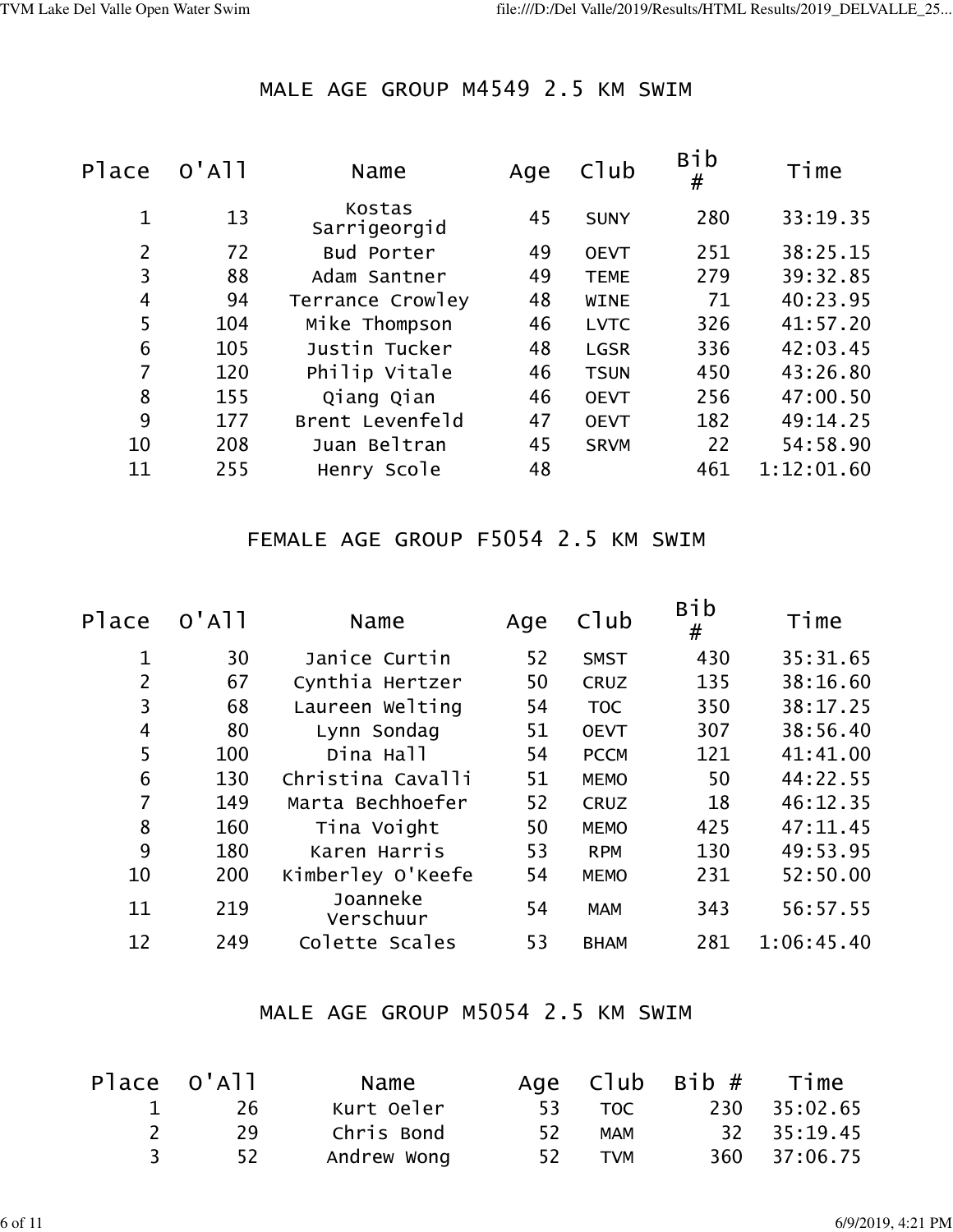| 4  | 53  | Perry Klebahn      | 53 | <b>TOC</b>  | 161 | 37:10.45 |
|----|-----|--------------------|----|-------------|-----|----------|
| 5  | 58  | Grant Stanley      | 54 | <b>MELO</b> | 313 | 37:25.40 |
| 6  | 86  | Jamie Kulla        | 50 | <b>STAN</b> | 170 | 39:18.15 |
| 7  | 103 | Michael Wallace    | 50 | <b>HTUB</b> | 447 | 41:56.45 |
| 8  | 106 | John Philson       | 53 | <b>OEVT</b> | 245 | 42:20.60 |
| 9  | 111 | Paul Carter        | 51 | <b>WCM</b>  | 49  | 42:38.15 |
| 10 | 123 | Scot Shoemaker     | 53 | <b>TAM</b>  | 294 | 43:53.35 |
| 11 | 175 | Jeff Foster        | 53 | <b>MEMO</b> | 97  | 48:55.45 |
| 12 | 176 | Jean-Steph Vanelle | 52 | <b>SRVM</b> | 341 | 49:08.35 |

# FEMALE AGE GROUP F5559 2.5 KM SWIM

| Place          | $O'$ A $1$ | Name                | Age | Club        | #<br><b>Bib</b> | Time     |
|----------------|------------|---------------------|-----|-------------|-----------------|----------|
| 1              | 24         | Kimberly Elsbach    | 56  | <b>DAM</b>  | 87              | 34:43.95 |
| $\overline{2}$ | 39         | Lisa Ward           | 55  | <b>WCM</b>  | 348             | 36:27.30 |
| 3              | 40         | Stephanie Couch     | 55  | <b>MELO</b> | 64              | 36:31.45 |
| 4              | 79         | Elizabeth Tiedemann | 56  | <b>ARM</b>  | 328             | 38:54.25 |
| 5              | 87         | Jayne Riley         | 56  | <b>SRVM</b> | 270             | 39:23.90 |
| 6              | 91         | Cindy Clements      | 58  | <b>NBA</b>  | 58              | 40:09.45 |
| $\overline{7}$ | 113        | Jane Russell        | 56  | <b>DAM</b>  | 276             | 42:48.55 |
| 8              | 124        | Jennifer Phalen     | 55  | <b>DAM</b>  | 243             | 43:55.80 |
| 9              | 135        | Kim Krause          | 57  | <b>TEME</b> | 166             | 44:57.85 |
| 10             | 153        | Jacqueline McCleary | 56  | <b>LGSR</b> | 203             | 46:39.45 |
| 11             | 161        | Kelly Woodard       | 59  | <b>ALB</b>  | 362             | 47:17.55 |
| 12             | 168        | Jill Fleming        | 56  | <b>SMM</b>  | 95              | 47:55.40 |
| 13             | 169        | Emily Shepard       | 58  | <b>ALB</b>  | 293             | 48:01.95 |
| 14             | 210        | Cristina Bensadoun  | 59  | <b>OEVT</b> | 25              | 55:25.60 |
| 15             | 216        | Mollie McKenna      | 56  | <b>OEVT</b> | 206             | 56:50.75 |

## MALE AGE GROUP M5559 2.5 KM SWIM

| Place          | $O'$ A $1$ | Name            | Age | Club        | Bib# | Time     |
|----------------|------------|-----------------|-----|-------------|------|----------|
|                | 20         | Mike Carr       | 59  | <b>SRM</b>  | 47   | 34:27.65 |
| $\overline{2}$ | 51         | Paul Kryska     | 56  | <b>MVM</b>  | 169  | 37:04.35 |
| 3              | 96         | Rick Vasquez    | 56  | <b>NBA</b>  | 427  | 40:59.35 |
| $\overline{4}$ | 99         | Marlon Woolf    | 55  | <b>NUTS</b> | 363  | 41:33.05 |
| 5              | 101        | William Shrader | 55  | <b>PCCM</b> | 297  | 41:42.55 |
| 6              | 102        | Kevin Keating   | 56  | <b>SMAC</b> | 156  | 41:42.90 |
| $\overline{7}$ | 118        | Eric Nedervold  | 59  | <b>MVM</b>  | 222  | 43:03.15 |
| 8              | 129        | Edward Deng     | 56  | <b>FREM</b> | 81   | 44:13.85 |
| 9              | 141        | Scott Andre     | 55  | <b>UC38</b> | 5    | 45:33.20 |
| 10             | 147        | Anders Gjerde   | 57  | <b>HTUB</b> | 413  | 45:57.80 |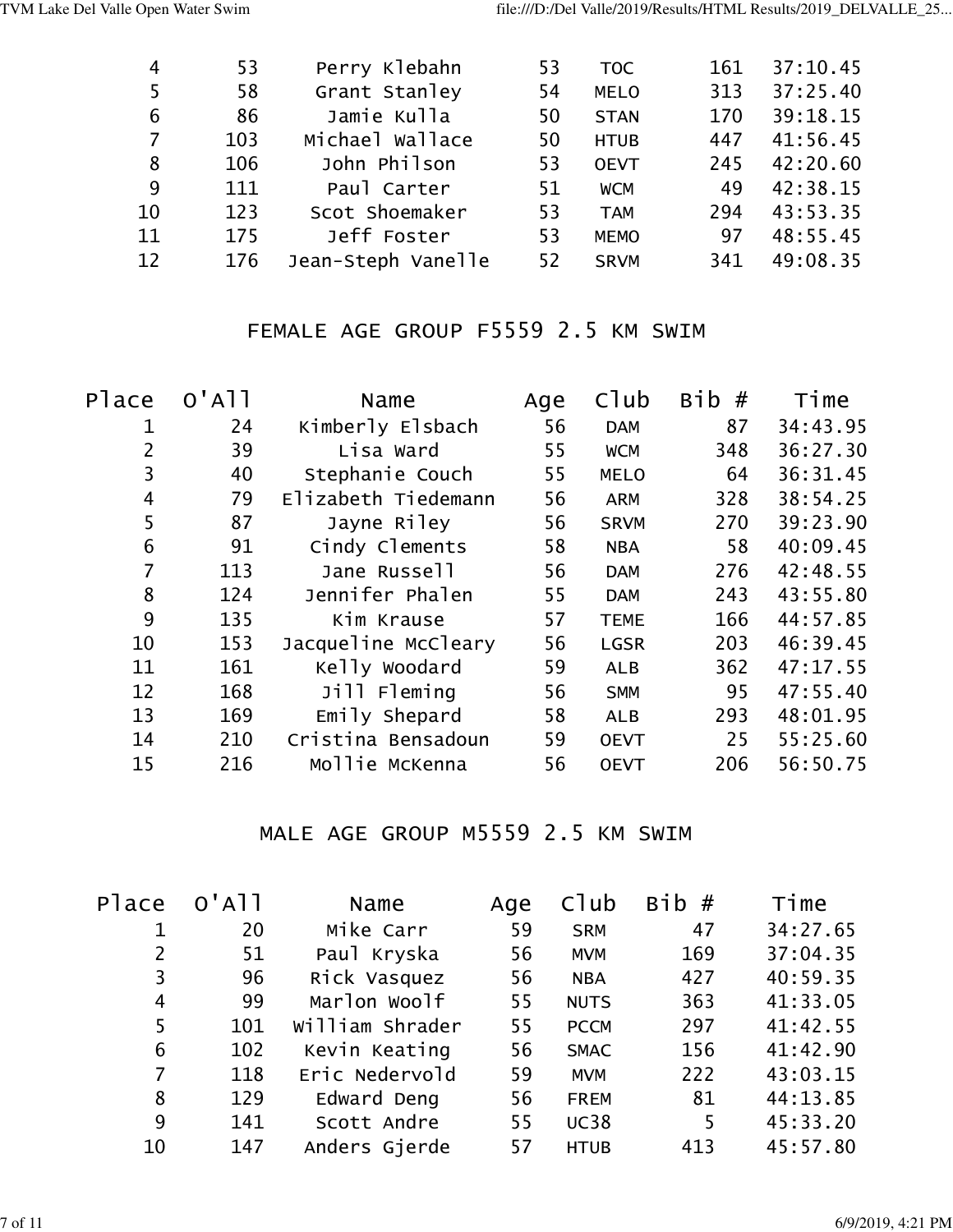| -11 | 173 | Richard J    | 58 | SRVM        | 146 | 48:38.30   |
|-----|-----|--------------|----|-------------|-----|------------|
| 12  | 199 | James Cotta  | 58 | <b>CGM</b>  | 63  | 52:36.85   |
| 13  | 202 | Chris Beeman | 59 | UC38        | 21  | 53:04.65   |
| -14 | 223 | Bart Hess    | 58 | <b>MAM</b>  | 136 | 57:34.85   |
| 15  | 257 | Bin Yu       | 57 | <b>OFVT</b> | 367 | 1:14:06.20 |

### FEMALE AGE GROUP F6064 2.5 KM SWIM

| Place          | $O'$ A $11$ | Name                   | Age | C1ub        | <b>Bib</b><br># | Time       |
|----------------|-------------|------------------------|-----|-------------|-----------------|------------|
| 1              | 23          | Suzanne Heim-<br>Bowen | 61  | <b>UC38</b> | 132             | 34:39.85   |
| $\overline{2}$ | 81          | Marquerite Meyer       | 60  | <b>TOC</b>  | 414             | 38:59.80   |
| 3              | 112         | Louise Rafkin          | 61  | <b>MEMO</b> | 259             | 42:44.45   |
| 4              | 126         | Phyllis Quinn          | 64  | <b>TOC</b>  | 258             | 44:03.40   |
| 5              | 140         | Jessie Hickel          | 61  | <b>EBAT</b> | 421             | 45:15.45   |
| 6              | 158         | Susan Haufler          | 62  | <b>MEMO</b> | 131             | 47:09.90   |
| 7              | 164         | Marcia Benjamin        | 63  | <b>MEMO</b> | 23              | 47:32.75   |
| 8              | 189         | Julie Meis             | 62  | <b>WCM</b>  | 208             | 50:28.50   |
| 9              | 207         | Susan Bergmann         | 60  | <b>TEME</b> | 27              | 54:51.85   |
| 10             | 217         | Kathleen Kline         | 63  | <b>MAM</b>  | 163             | 56:53.35   |
| 11             | 228         | Gwen Shonkwiler        | 62  | <b>SNM</b>  | 296             | 58:49.60   |
| 12             | 233         | Kelley Griest          | 63  | <b>WCM</b>  | 115             | 59:44.70   |
| 13             | 244         | Ruth Meyers            | 62  | <b>CMAM</b> | 213             | 1:02:01.35 |

# MALE AGE GROUP M6064 2.5 KM SWIM

| Place       | $O'$ A $11$ | Name                  | Age | C1ub        | <b>Bib</b><br># | Time       |
|-------------|-------------|-----------------------|-----|-------------|-----------------|------------|
| $\mathbf 1$ | 41          | Ron Emhoff            | 64  | <b>UC36</b> | 89              | 36:34.70   |
| 2           | 42          | Steve Cutting         | 62  | <b>MAM</b>  | 72              | 36:37.35   |
| 3           | 85          | John Jeha             | 61  | <b>SERC</b> | 443             | 39:10.05   |
| 4           | 114         | Jeffrey Citron        | 64  | <b>MEMO</b> | 57              | 42:51.55   |
| 5           | 119         | Jay Stanton           | 60  | <b>MVM</b>  | 316             | 43:04.25   |
| 6           | 139         | Harlan Pinto          | 62  | <b>MELO</b> | 248             | 45:08.95   |
| 7           | 179         | Thomas Kinnier        | 64  | <b>MAAC</b> | 159             | 49:23.75   |
| 8           | 182         | David Crankshaw       | 64  | <b>MELO</b> | 67              | 50:13.80   |
| 9           | 198         | Riccardo Notini       | 64  | <b>MAM</b>  | 227             | 52:30.45   |
| 10          | 241         | Michael Sterns        | 61  | <b>OEVT</b> | 317             | 1:01:22.00 |
| 11          | 252         | Vishnu<br>Ranganathan | 64  | <b>TEME</b> | 261             | 1:09:11.85 |
| 12          | 258         | Frank Hao             | 61  | <b>OEVT</b> | 125             | 1:14:49.65 |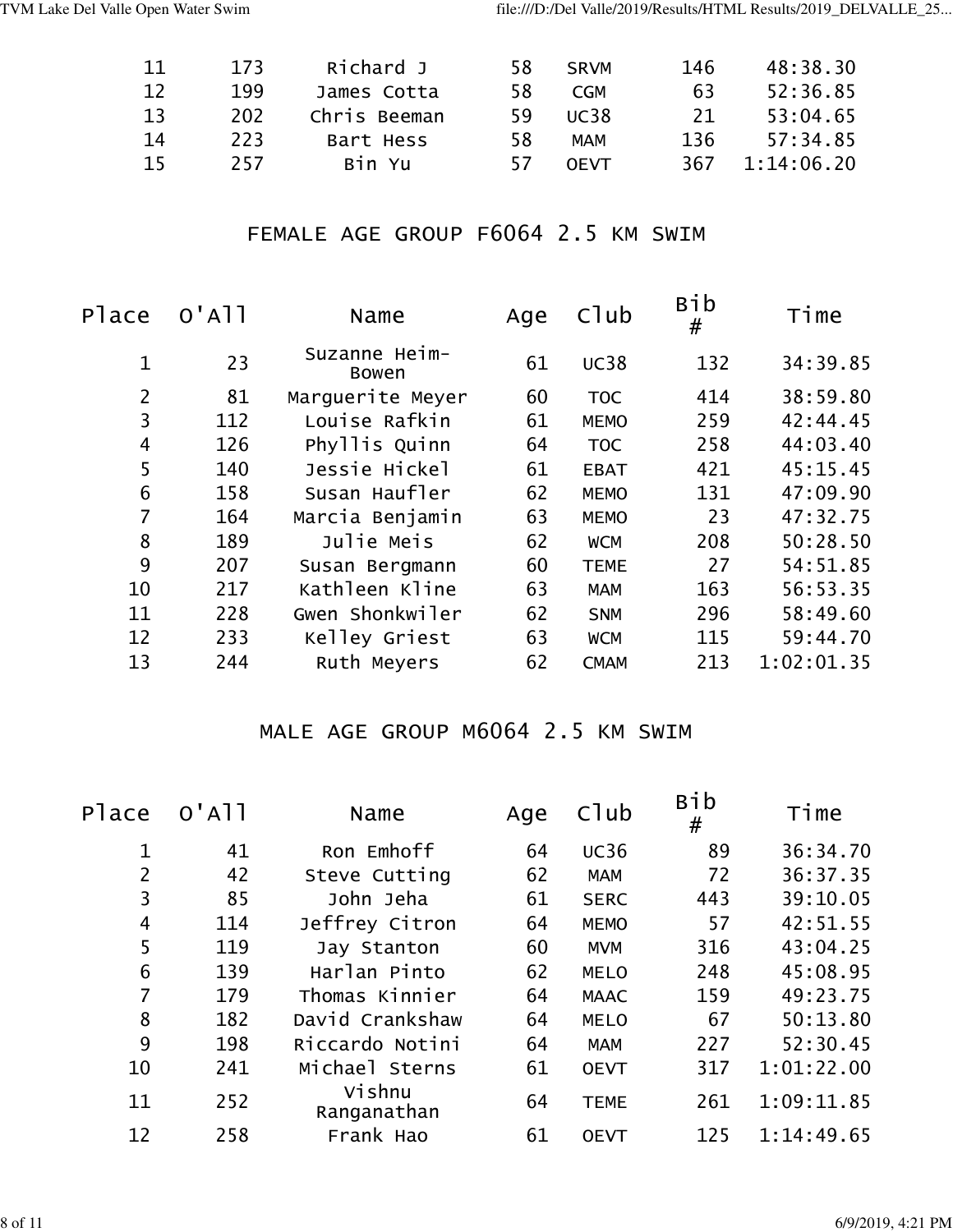## FEMALE AGE GROUP F6569 2.5 KM SWIM

|                    | Place O'All | Name            |    |             | Age $C1ub$ Bib $#$ | Time         |
|--------------------|-------------|-----------------|----|-------------|--------------------|--------------|
|                    | 43          | Laura Val       | 68 | <b>TAM</b>  | 338                | 36:39.15     |
| $\mathcal{L}$      | 197         | Kate Johnson    | 65 | <b>MAM</b>  | 152                | 52:08.30     |
| २                  | 214         | Kate Latham     | 67 | <b>MVM</b>  | 177                | 56:39.20     |
| $\mathbf{\Lambda}$ | 242         | Valerie Armento | 68 | <b>UC38</b> |                    | 8 1:01:47.25 |

# MALE AGE GROUP M6569 2.5 KM SWIM

| Place                 | $O'$ A $11$ | Name             | Age | Club        | Bib# | Time     |
|-----------------------|-------------|------------------|-----|-------------|------|----------|
|                       | 27          | Fred Ferroggiaro | 66  | <b>TOC</b>  | 453  | 35:09.55 |
| $\mathbf{2}^{\prime}$ | 115         | Stephen Small    | 67  | <b>MEMO</b> | 302  | 42:51.90 |
| 3                     | 134         | Dan Winterrowd   | 69  | <b>SMST</b> | 358  | 44:54.95 |
| 4                     | 162         | Michael Dalton   | 65  | <b>TEME</b> | 74   | 47:19.95 |
| 5                     | 170         | Paul Stock       | 66  | <b>EDHS</b> | 318  | 48:21.40 |
| 6                     | 192         | Greg Jacobus     | 68  | <b>TCAM</b> | 147  | 50:54.80 |
| 7                     | 227         | Kenneth Lalanne  | 66  | <b>CMAM</b> | 174  | 58:43.35 |

### FEMALE AGE GROUP F7074 2.5 KM SWIM

|                     | Place O'All | Name                |         | Age $C1ub$ Bib $#$ Time |              |
|---------------------|-------------|---------------------|---------|-------------------------|--------------|
| The Contract of the |             | 159 Marianne Brems  | 70 MELO |                         | 36 47:10.25  |
| $\mathcal{P}$       |             | 212 Annette Coholan | 71 RHMS |                         | 61 55:28.05  |
| $\mathbf{R}$        |             | 231 Linda Williams  | 73 CAM  |                         | 417 59:14.55 |

## MALE AGE GROUP M7074 2.5 KM SWIM

|              | Place O'All | Name          |    |             | Age $C1ub$ Bib $#$ | Time       |
|--------------|-------------|---------------|----|-------------|--------------------|------------|
|              | 37          | Joel Wilson   | 71 | <b>CRUZ</b> | 357                | 36:20.05   |
| $\mathsf{2}$ | 128         | Thomas Knopf  | 72 | <b>TOC</b>  | 164                | 44:11.95   |
| 3            | 137         | Bob Upshaw    | 70 | <b>WCM</b>  | 337                | 45:04.35   |
| 4            | 215         | William Hogan | 70 | <b>UC38</b> | 140                | 56:47.45   |
| 5.           | 239         | John And Loeb | 73 | <b>PCCM</b> | 192                | 1:00:41.00 |

FEMALE AGE GROUP F7579 2.5 KM SWIM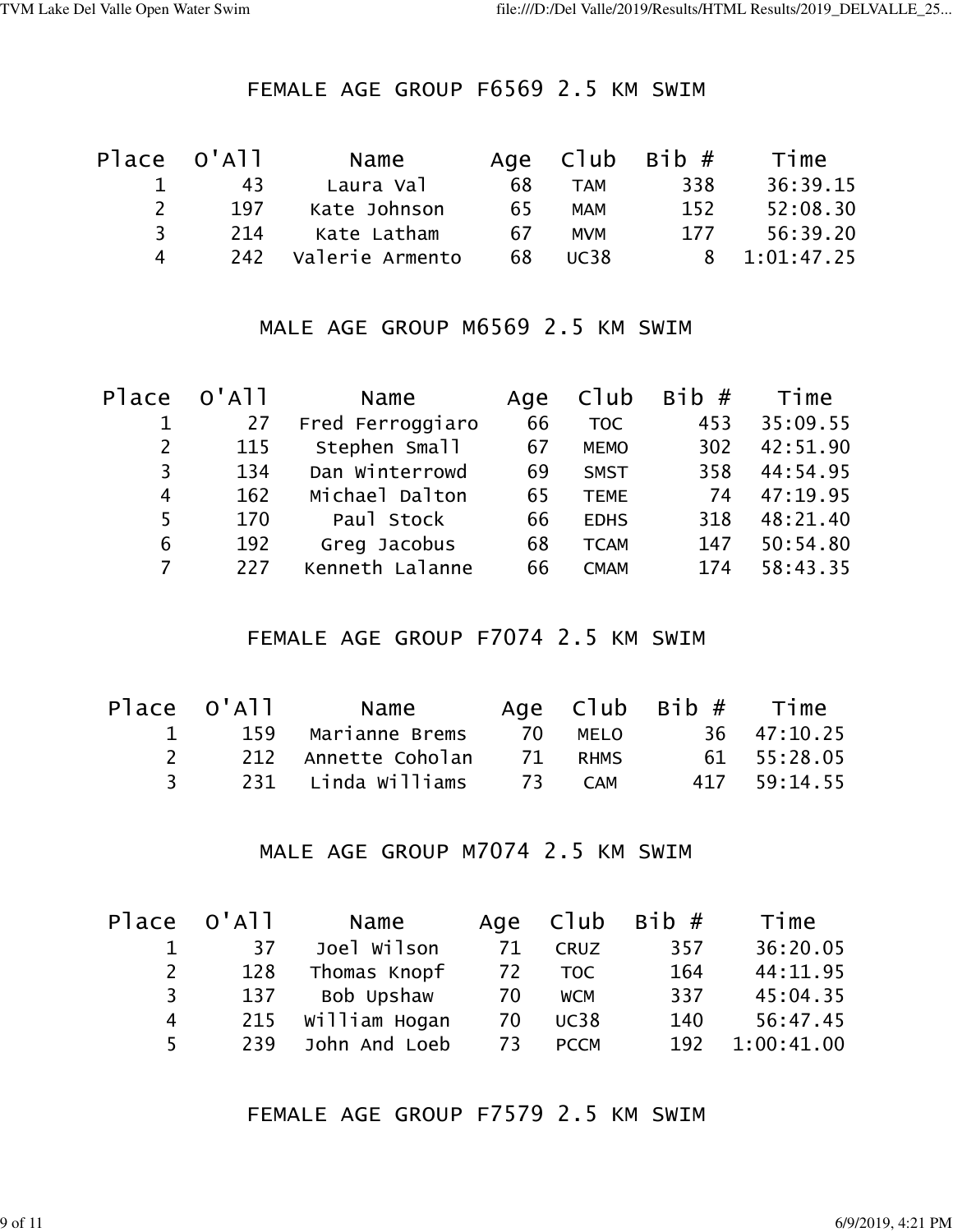| Place O'All    |                |     | Name                                                   |                 |             | Age Club Bib#  |                |            | Time       |
|----------------|----------------|-----|--------------------------------------------------------|-----------------|-------------|----------------|----------------|------------|------------|
| $\mathbf{1}$   |                | 220 | Daniela Barnea 75 STAN                                 |                 |             |                | 15             |            | 57:05.90   |
|                |                |     | MALE AGE GROUP M7579 2.5 KM SWIM                       |                 |             |                |                |            |            |
| Place O'All    |                |     | Name                                                   |                 |             | Age Club Bib#  |                |            | Time       |
| $\mathbf{1}$   |                |     | 108 Richard Burns                                      |                 | 76 TAM      |                | 38             |            | 42:27.75   |
| $\overline{2}$ |                | 238 | Kevin Coughlan 75 UC38                                 |                 |             |                | 66             |            | 1:00:30.15 |
|                |                |     | **** FEMALE OVERALL MASTERS 2.5 KM WETSUIT/CAT 2 SUIT  | RESULTS ****    |             |                |                |            |            |
| Place          |                |     | Name                                                   |                 |             | Age Club Bib#  |                | Time       |            |
|                | $\mathbf 1$    |     | Megumi Masuda                                          |                 | 46 LAMV     | 416            |                | 38:07.15   |            |
|                | $2^{\circ}$    |     | Carol Bennett                                          | 58              | <b>PCCM</b> | 24             |                | 45:34.65   |            |
|                | $\overline{3}$ |     | Aki Lewis                                              | 49              | <b>SRVM</b> | 184            |                | 50:19.05   |            |
|                | $\overline{4}$ |     | Denise Berro 59                                        |                 |             | UC38 29        |                | 51:58.60   |            |
|                | 5              |     | Melissa Adams                                          | $\overline{39}$ | <b>OEVT</b> | $\overline{2}$ |                | 56:53.40   |            |
|                | 6              |     | Maria Guerrero 40                                      |                 | <b>OEVT</b> | 119            |                | 57:22.10   |            |
|                | $\overline{7}$ |     | Wenjiang Zeng        51                                |                 | <b>OEVT</b> | 368            |                | 58:50.55   |            |
|                | 8              |     | Amy Stoll                                              | 53              | <b>TSUN</b> |                | 319 1:02:05.10 |            |            |
|                | 9              |     | Barbara McQuinn                                        | 63              | <b>TEME</b> | 207            | 1:09:57.95     |            |            |
|                | 10             |     | Wen Han                                                | 42              | <b>OEVT</b> | 123            |                | 1:16:27.50 |            |
| ****           |                |     | MALE OVERALL MASTERS 2.5 KM WETSUIT/CAT 2 SUIT RESULTS | ****            |             |                |                |            |            |
| Place          |                |     | Name                                                   | Age             | C1ub        | Bib#           |                | Time       |            |
|                | 1              |     | Dominique Goupil                                       | 64              | <b>LAMV</b> | 113            |                | 45:08.85   |            |
|                | $\overline{2}$ |     | Jonathan Crussell                                      | 30              | <b>UC38</b> | 446            |                | 47:08.45   |            |
|                | 3              |     | Jay Bedsworth                                          | 55              | <b>SRVM</b> | 20             |                | 50:19.35   |            |
|                | 4              |     | Robert Schwartz                                        | 47              | <b>OEVT</b> | 289            |                | 51:50.80   |            |
|                | 5              |     | Fred Butt                                              | 54              | <b>OEVT</b> | 42             |                | 53:01.90   |            |
|                | 6              |     | Brian Purville                                         | 41              | <b>OEVT</b> | 253            |                | 55:19.40   |            |
|                | $\overline{7}$ |     | Ye Zhang                                               | 35              | <b>OEVT</b> | 370            |                | 55:26.95   |            |
|                | 8              |     | Brian Stansell                                         | 67              | <b>SRVM</b> | 315            |                | 57:38.10   |            |
|                | 9              |     | Donald Ingalls                                         | 81              | <b>MVM</b>  | 145            |                | 59:44.70   |            |
|                | 10             |     | Prakash Nedunuri                                       | 45              | <b>OEVT</b> | 223            |                | 1:00:05.55 |            |
|                | 11             |     | Bing Liu                                               | 64              | <b>OEVT</b> | 187            |                | 1:00:17.25 |            |

\*\*\*\* FEMALE OVERALL MASTERS 2.5 KM Just For Fun RESULTS \*\*\*\*

| Place | Name | Age $C1ub$ Bib# | Time |
|-------|------|-----------------|------|
|       |      |                 |      |